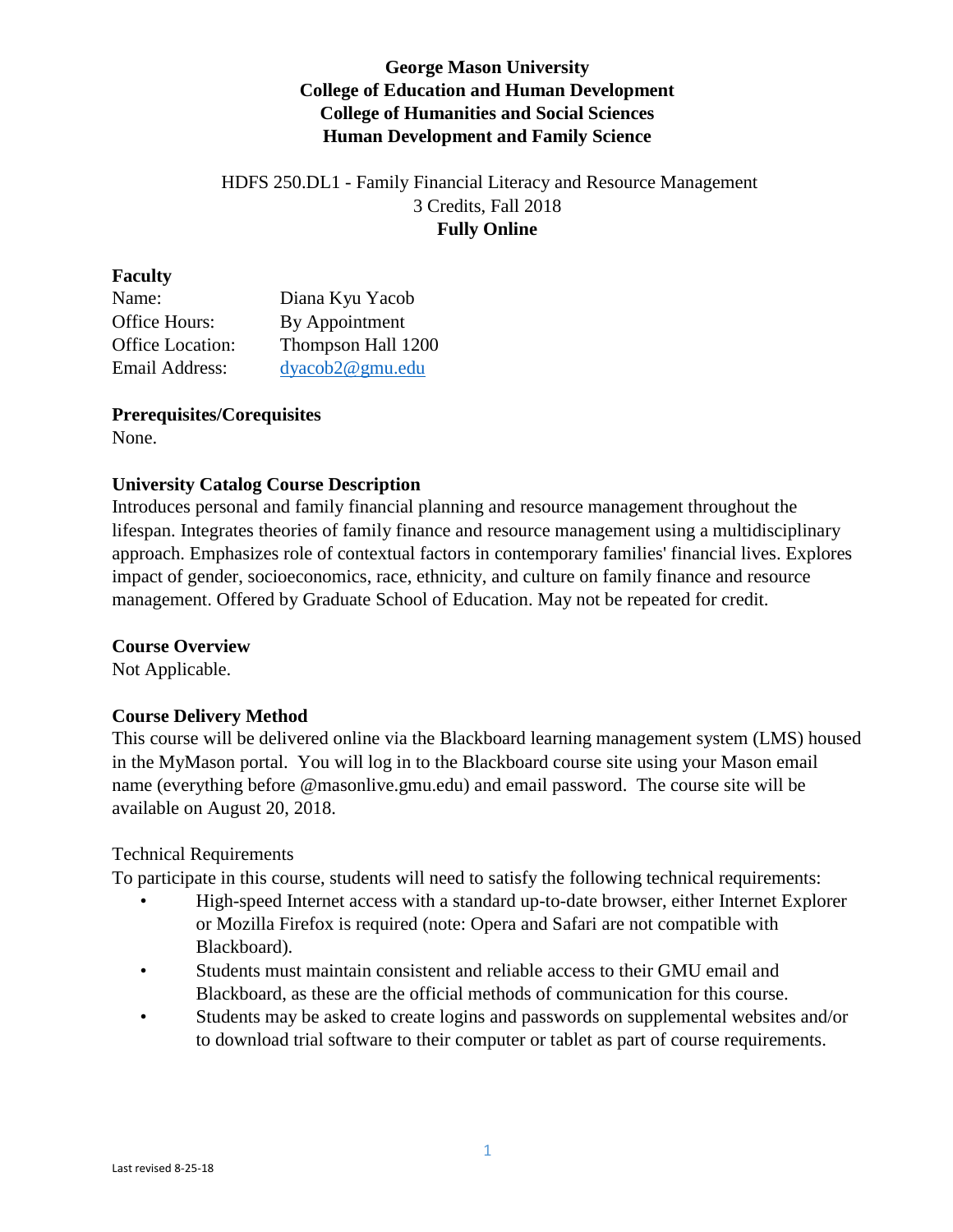Expectations Course Week:

Log-in Frequency:

Students must actively check the course Blackboard site and their GMU email for communications from the instructor, class discussions, and/or access to course materials at least 5 times per week.

- Participation: Students are expected to actively engage in all course activities throughout the semester, which includes viewing all course materials, completing course activities and assignments, and participating in course discussions and group interactions.
- Technical Competence: Students are expected to demonstrate competence in the use of all course technology. Students who are struggling with technical components of the course are expected to seek assistance from the instructor and/or College or University technical services.
- Technical Issues: Students should anticipate some technical difficulties during the semester and should, therefore, budget their time accordingly. Late work will not be accepted based on individual technical issues.
- Workload: Please be aware that this course is not self-paced. Students are expected to meet specific deadlines and due dates listed in the Class Schedule section of this syllabus. It is the student's responsibility to keep track of the weekly course schedule of topics, readings, activities and assignments due.
- Instructor Support: Students may schedule a one-on-one meeting to discuss course requirements, content or other course-related issues. You can meet with the instructor via telephone or web conference. Students should email the instructor to schedule a oneon-one session, including their preferred meeting method and suggested dates/times.
- Netiquette: The course environment is a collaborative space. Experience shows that even an innocent remark typed in the online environment can be misconstrued. Students must always re-read their responses carefully before posting them, so as others do not consider them as personal offenses. Be positive in your approach with others and diplomatic in selecting your words. Remember that you are not competing with classmates, but sharing information and learning from others. All faculty are similarly expected to be respectful in all communications.
- Accommodations: Online learners who require effective accommodations to insure accessibility must be registered with George Mason University Disability Services.

# **Learner Outcomes or Objectives**

This course is designed to enable students to do the following:

Develop knowledge and skills about family financial decisions and resource management

- 1. Understand at an introductory level theory, research, practices and policies relevant to family finance and resource management
- 2. Understand current information in planning financial security for an individual or family throughout the life cycle
- 3. Engage in personal growth and development that will enhance students' personal and family literacy and resource management

# **Professional Standards (**National Council on Family Relations)

Upon completion of this course, students will have met the following professional standards: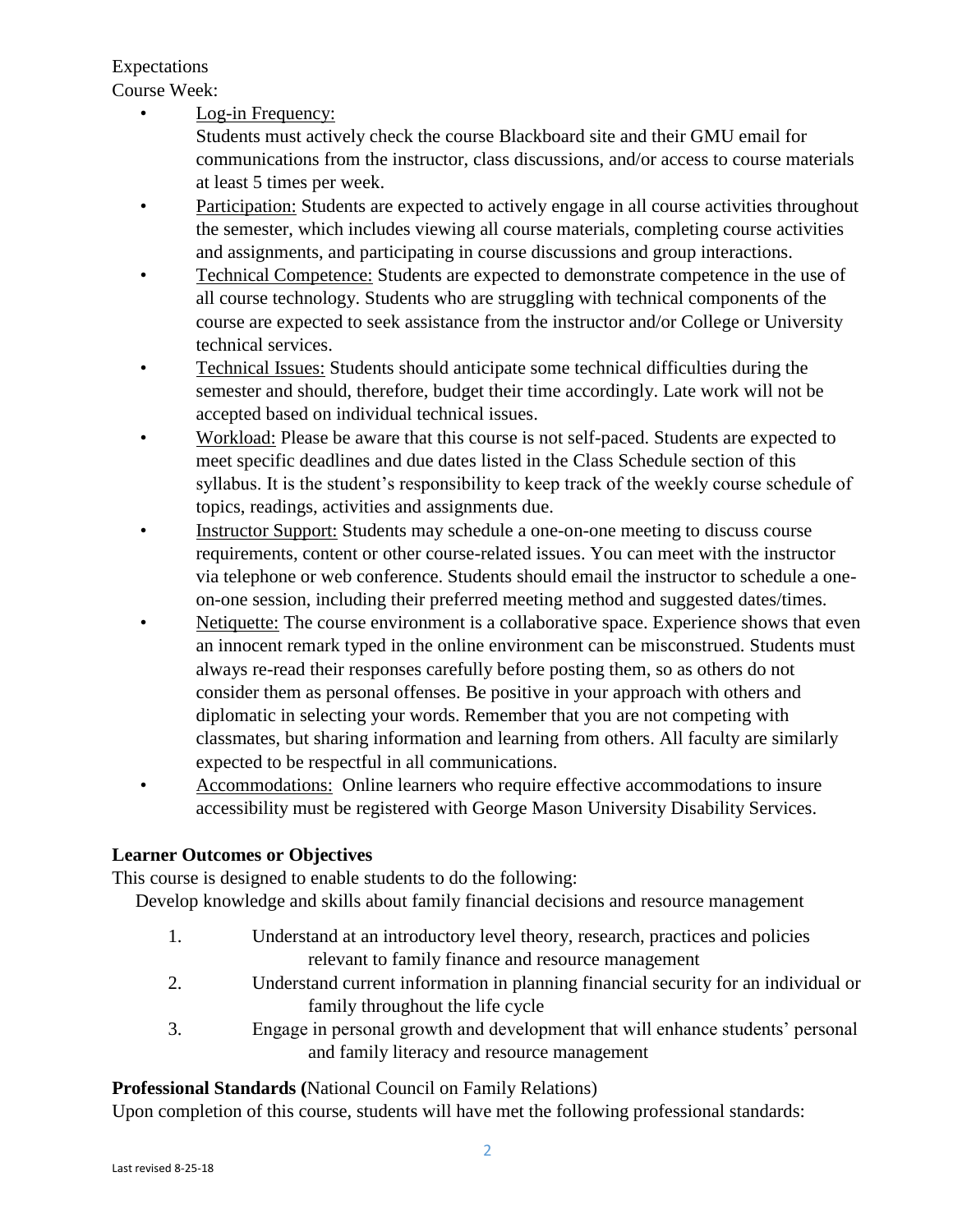This course is aligned with the standards established by the National Council on Family Relations, focusing specifically on the "Family Resource Management" content area, to include "An understanding of the decisions individuals and families make about developing and allocating resources including time, money, material assets, energy, friends, neighbors, and space, to meet their goals".

### **Required Texts**

No Required Text but a one-time purchase of your money habitudes online is required. (Full Instructions will be found on Discussion Post 1) <https://online.moneyhabitudes.com/#/subscription?option=individual>

### **Suggested Texts**

American Psychological Association. (2010). Publication manual of the American Psychological Association (6th ed.). Washington, DC: Author.

### **Course Performance Evaluation**

Students are expected to submit all assignments on time on blackboard. Assignments will not be graded if submitted through email.

### **Assignments and/or Examinations**

This course will utilize discussions posts, quizzes, and exams. All quizzes and discussions are due Sunday night at 11:59pm. All the relevant course material will also be available in the format of power point presentations, additional readings, videos, webinars, sample Excel documents, and other financial tools. This content will be incorporated into discussions, quizzes, and projects. It is critical for students to review all content in a timely manner. It is imperative that you are active on blackboard, review the material and prepare for class discussions and quizzes.

I. Discussion Posts on BB (Each Discussion post is worth 10 points: 50 points Total)

I will post a series of discussion questions. You are asked to participate in these "class discussions" by addressing the question and expanding upon a classmate's posting. Requirements of Posts: To earn full credit, you will need to answer each question posted by the instructor for each discussion session as well as post at least one additional response to a classmate's post. This means that you must complete at least 2 posts (within the one-week period allotted for posts and responses.) Each post should include references to your readings and other sources to enrich the discussion.

**Evaluation of Discussion Posts:** I consider three categories that are important for building a learning community through group discussions: 1) promptness and initiative, 2) quality of posting in terms of relevance and contribution to the learning community, and 3) quality of response to your classmate.

• Promptness and initiative: Student responds in a timely manner to the discussion questions posted, leaving adequate time for fellow students to reply and engage in a meaningful dialogue about the questions and responses. Please be kind to your groupmates and do not wait until the last minute to participate in the discussions.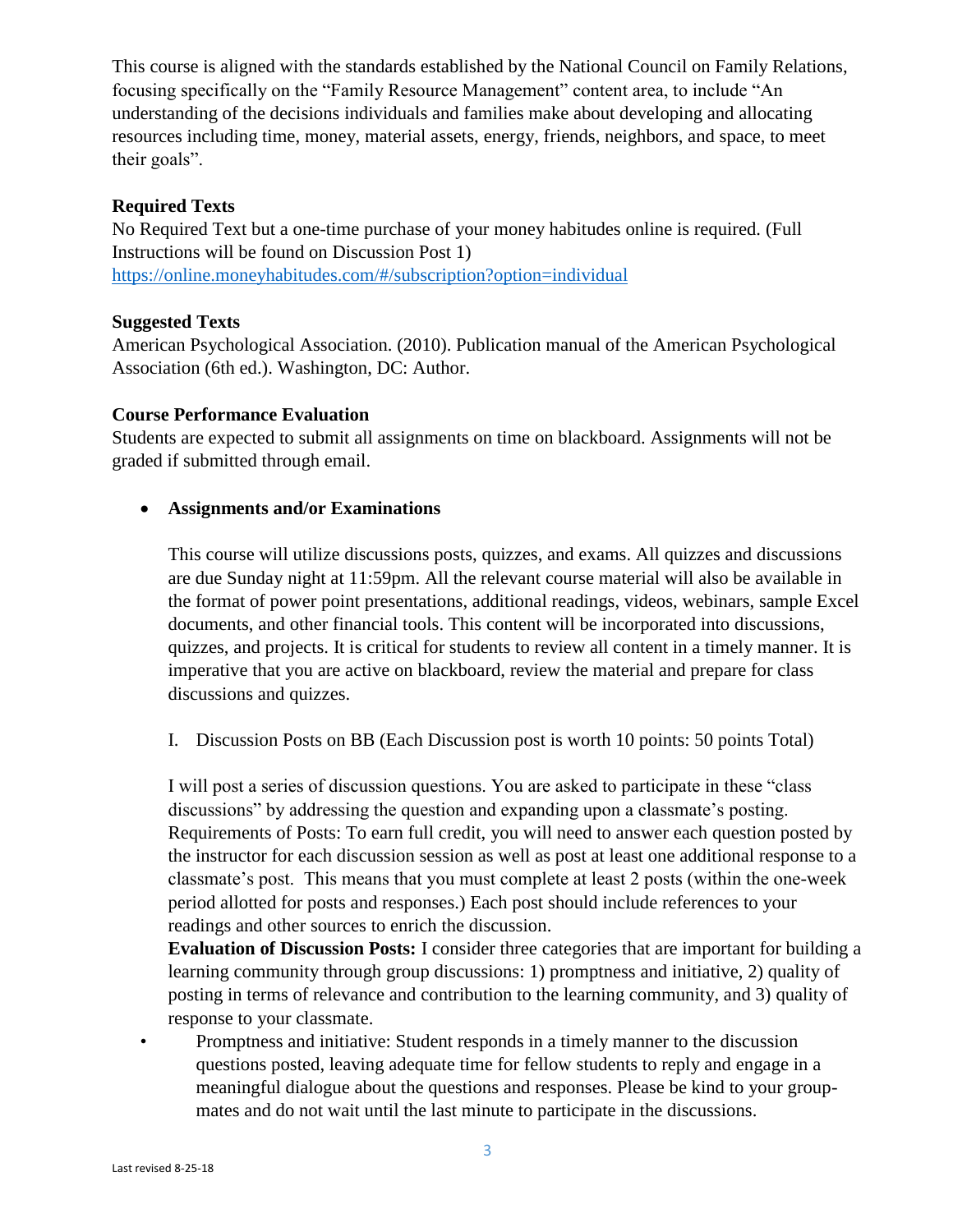- Quality of posting: Responses to the instructor's question should be at least 3 paragraphs in length (remember a paragraph must be no less than 3 sentences long) and must directly reference either module notes or readings in the formulation of your response. Skimpy responses or responses that do not cite course resources will not receive full credit.
	- Quantity of postings: Students engaged in discussions will likely post multiple times throughout the open discussion as they dialogue with group-mates to delve deeply into course materials and explore relevant course constructs and research findings. Quantity of postings is considered in relation to quality of postings. In other words, all postings should be meaningful and thoughtful.

Discussions are asynchronous, which means that you will have time to read and respond at any time during the 1-week window that the discussions are available. You do not have to respond at the same exact time as everyone else in class. Discussion windows will close the Sunday evening at 11:59pm. Refer to the course calendar for "due by" dates. You will NOT be able to make up any missed discussion post except under extraordinary circumstances (as previously defined in this syllabus).

Because active participation and engagement are imperative for optimal learning, preparation for and participation in online-class activities will be evaluated based on the following criteria:

- Students complete readings and prepare for class discussions prior posting a response evidenced by their ability to discuss and write about the concepts presented and examined in the texts.
- Students are actively involved in online learning experiences as is evidenced by (1) participating in all activities in a professional and respectful manner, (2) engaging in online discussions with responses that invoke further discussion (3) supporting the participation and learning of classmates.
- Students show evidence of critical reflective thinking through online discussions, activities, and written reflections. Go to mymason, http://mymason.gmu.edu, to login to Blackboard 9.1.
	- II. Mid-Term and Final Exams (Total: 95 points)

Mid-Term and Final will be Cumulative. Exams will include multiple choice, true/false, multiple answer, fill in the blank, short response, and essay style questions.

III. Quizzes (Each quiz is worth 15 points; Total: 105 points)

There will be five quizzes that will cover class powerpoints, discussions, and readings. Quizzes may be accessed on Blackboard under Assessments. You are required to complete the quiz during the 1-week window. All quizzes will be timed, meaning that once you begin the quiz you will have a set amount of time (typically 30 minutes) in which to complete the quiz. Therefore, it is imperative that once you begin the quiz you have enough time to finish it in one sitting. You will not be able to re-enter the quiz once you have completed it. If you run into difficulties while taking the quiz, contact me immediately.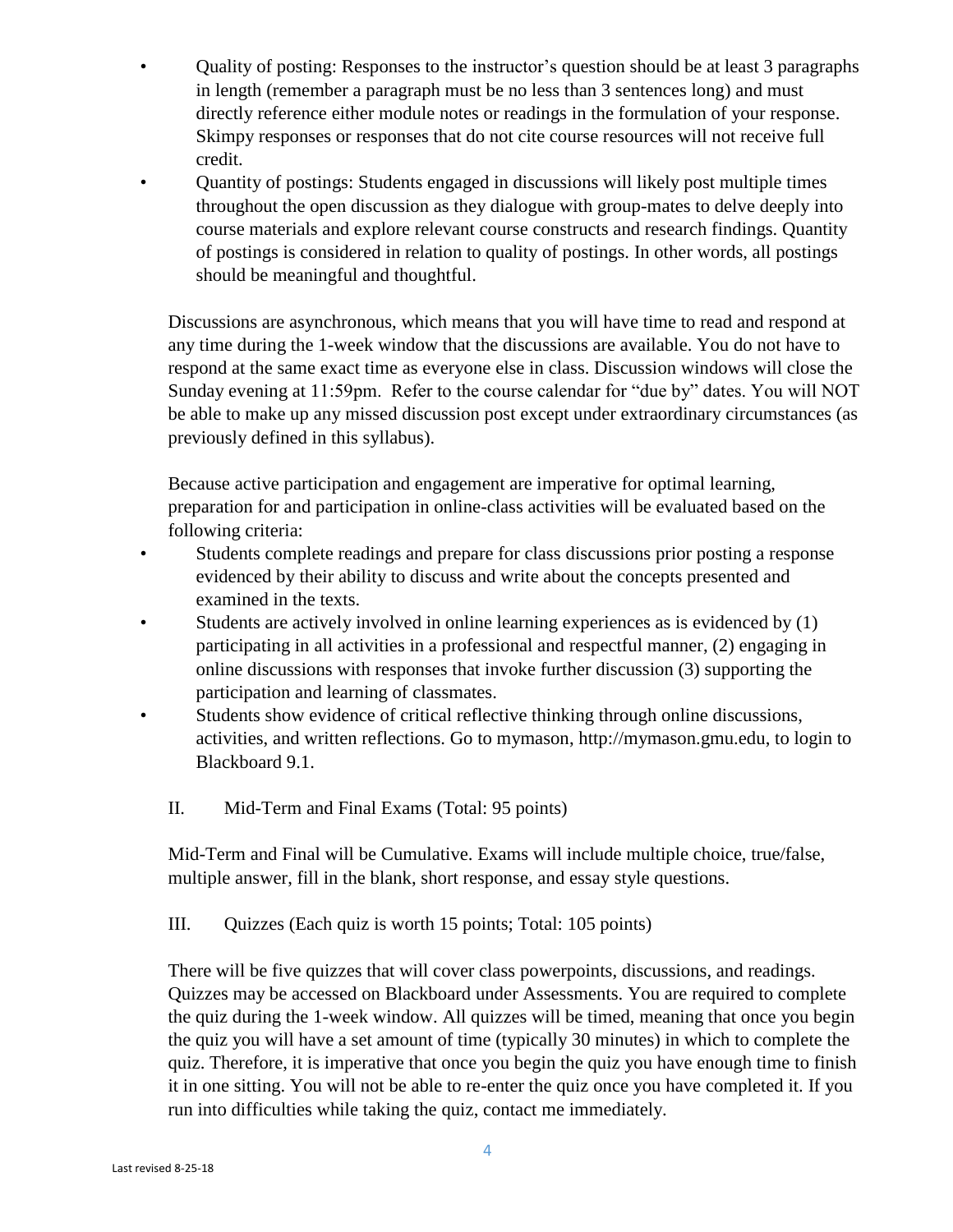IV. Homework (Each Assignment is worth 30 points; Total 60 points).

# **Other Requirements**

## **Attendance and Participation**

Because active participation and engagement are imperative for optimal learning, preparation for and participation in in-class activities will be evaluated based on the following criteria:

- Students complete readings and prepare for class activities prior to class as is evidenced by their ability to discuss and write about the concepts presented and examined in the texts as well as participate fully in related activities.
- Students are actively involved in online learning experiences as is evidenced by participating in all activities and completing written work related to the activities
- Students show evidence of critical reflective thinking through online discussions, activities, and written reflections.

Note: To determine whether the campus is closed due to inclement weather, call 703-993- 1000 or go to www.gmu.edu.

# **Written Assignments**

All formal written assignments will be evaluated for content and presentation. **The American Psychological Association, Sixth Edition (APA) style will be followed for all written work**. All written work unless otherwise noted must be completed on a word processor and should be proofread carefully. (Use spell check!) If students are not confident of their own ability to catch errors, they should have another person proofread their work. When in doubt, they should check the APA manual. Portions of the APA manual appear at the Style Manuals link on the Mason library web at

http://infoguides.gmu.edu/content.php?pid=39979. Students may consult the Writing Center for additional writing support.

Students will do the following:

- 1. Present ideas in a clear, concise, and organized manner. (Avoid wordiness and redundancy.)
- 2. Develop points coherently, definitively, and thoroughly.
- 3. Refer to appropriate authorities, studies, and examples to document where appropriate. (Avoid meaningless generalizations, unwarranted assumptions, and unsupported opinions.)
- 4. Use correct capitalization, punctuation, spelling, and grammar.
- 5. Type the paper with double spacing, indented paragraphs, 1-inch margins all around, and 12-point Times New Roman font.

| <b>Item</b>        | <b>Due Dates</b>             | <b>Points</b>         |
|--------------------|------------------------------|-----------------------|
| Discussions $X$ 5  | WEEK: 1, 2, 3, 12, 13        | 50 (10 POINTS EACH)   |
| <b>QUIZZES X 7</b> | WEEK: 5, 6, 7, 9, 10, 11, 14 | $105(15$ POINTS EACH) |

## **Course Performance Evaluation Weighting**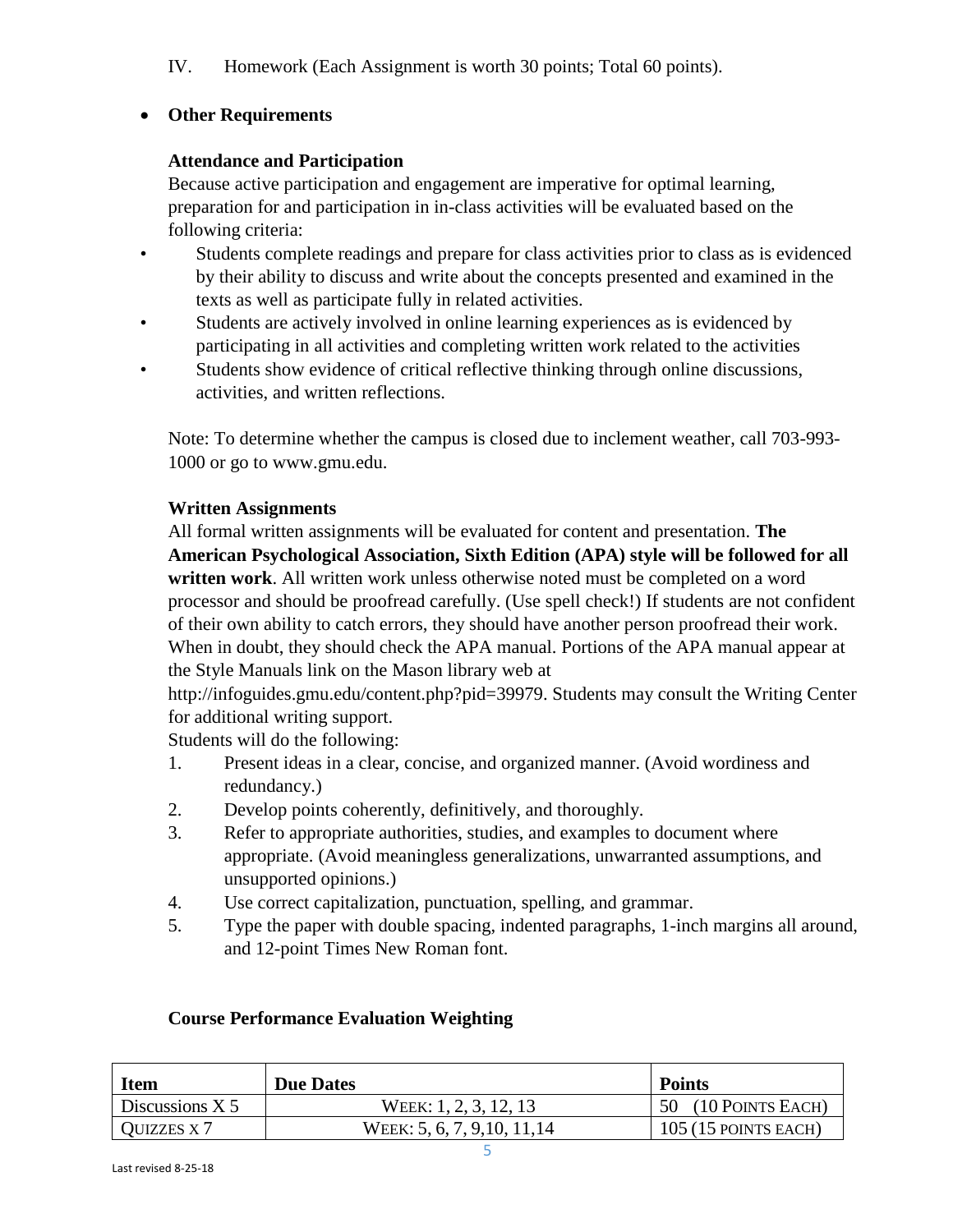| <b>HOMEWORK</b>   |                | WEEK: $4$ , 15 (SEPTEMBER 23 & DECEMBER 9) |                         |       |         | 60    | (30 POINTS EACH) |          |              |
|-------------------|----------------|--------------------------------------------|-------------------------|-------|---------|-------|------------------|----------|--------------|
| MID-TERM          |                |                                            | WEEK: $12$ (OCTOBER 21) |       |         | 45    |                  |          |              |
| <b>FINAL EXAM</b> |                |                                            | EXAM WEEK (DEC 16)      |       |         | 50    |                  |          |              |
| <b>TOTAL</b>      |                |                                            |                         |       |         |       | 300              |          |              |
| $\bullet$         | <b>Grading</b> |                                            |                         |       |         |       |                  |          |              |
| 97-100            | $A+$           | 87-89                                      | $B+$                    | 77-79 | $C_{+}$ | 60-69 | D                | Below 60 | $\mathbf{F}$ |
| 93-96             | A              | 83-86                                      | B                       | 73-76 | C       |       |                  |          |              |

All CEHD undergraduate and graduate students are held to the university grading policies as described in the Academic Policies section of the current catalog, which can be accessed at http://catalog.gmu.edu. Those students enrolled in a CEHD Licensure Graduate Certificate program, however, must earn a B- or better in all licensure coursework. A degree-seeking graduate student will be dismissed after accumulating grades of F in two courses or 9 credits of unsatisfactory grades (C or F) in graduate courses. A 3.0 grade point average is required for completion of the graduate degree.

### **Professional Dispositions**

90-92 A- 80-82 B- 70-72 C-

Students are expected to exhibit professional behaviors and dispositions at all times. See [https://cehd.gmu.edu/students/policies-procedures/.](https://cehd.gmu.edu/students/policies-procedures/)

| <b>Class Schedule</b> |
|-----------------------|
|                       |

| <b>Week/Date</b>            | <b>Topic</b>                            | <b>Assignments</b>                                 |  |  |
|-----------------------------|-----------------------------------------|----------------------------------------------------|--|--|
| <b>Intro to Money Basic</b> |                                         |                                                    |  |  |
| Week 1<br><b>August 27</b>  | Introduction to Course: Money Habitudes | <b>MONEY HABITUDES</b><br><b>DISCUSSION POST 1</b> |  |  |
| Week 2<br>September 3       | Money Beliefs & Financial Socialization | <b>DISCUSSION POST 2</b>                           |  |  |
| Week 3<br>September 10      | <b>SMART Goals</b>                      | <b>DISCUSSION POST 3</b>                           |  |  |
| Week 4<br>September 17      | <b>Financial Statements</b>             | <b>HOMEWORK 1</b>                                  |  |  |
| Week 5<br>September 24      | Credit                                  | QUIZ <sub>1</sub>                                  |  |  |
| Week 6<br>October 1         | Debt                                    | QUIZ <sub>2</sub>                                  |  |  |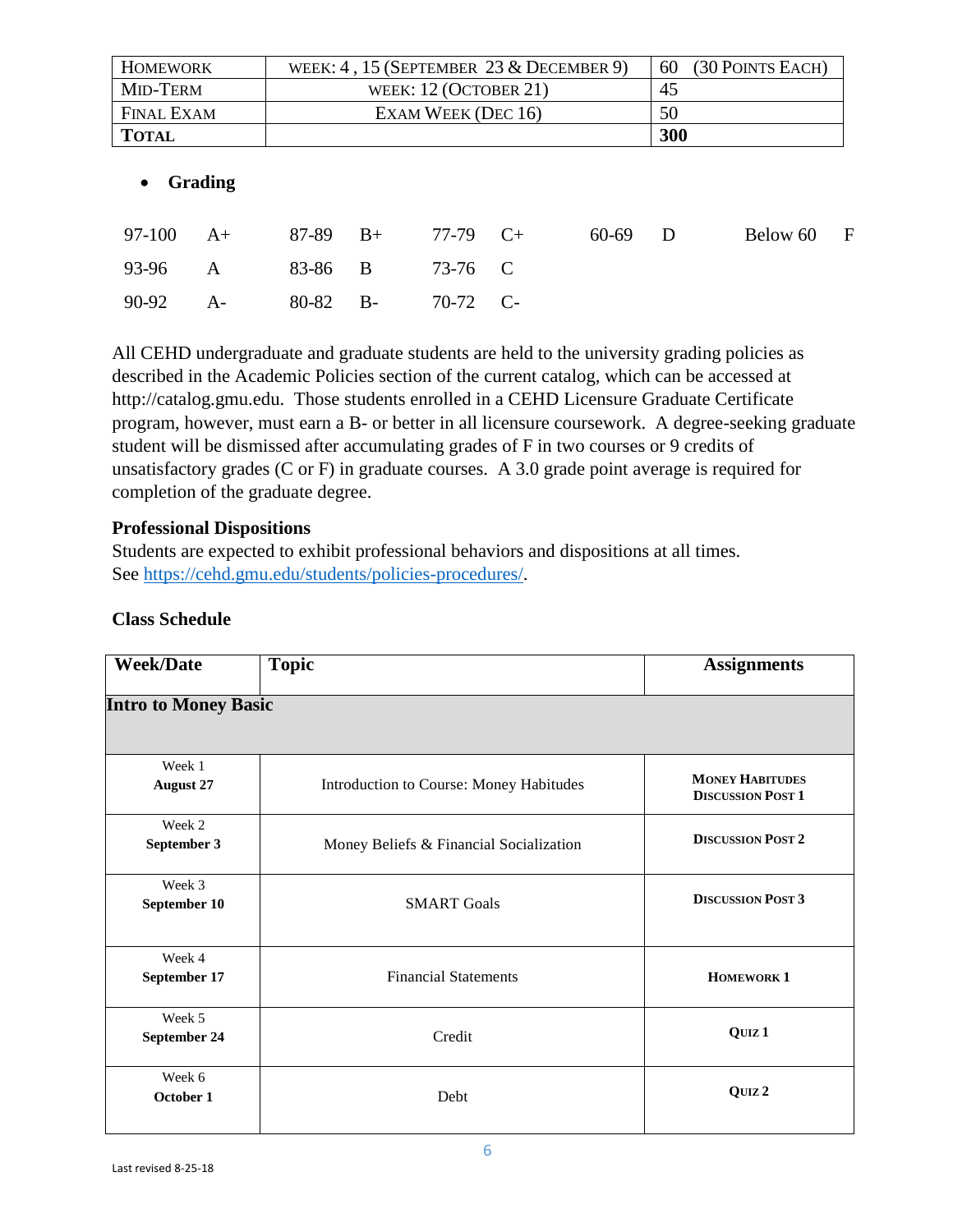| <b>Advanced Topics</b> |                                                    |                          |
|------------------------|----------------------------------------------------|--------------------------|
| Week 7                 |                                                    |                          |
| October 8              | Investing                                          | QUIZ 3                   |
| Week 8                 |                                                    |                          |
| October 15             | Mid-Term                                           | <b>MID-TERM</b>          |
| Week 9                 |                                                    | QUIZ <sub>4</sub>        |
| October 22             | Major Purchases                                    |                          |
| Week 10                |                                                    | QUIZ <sub>5</sub>        |
| October 29             | Work Benefits                                      |                          |
| Week 11                | <b>Student Loans</b>                               | QUIZ <sub>6</sub>        |
| November 5             |                                                    |                          |
| <b>Special Topics</b>  |                                                    |                          |
| Week 12                |                                                    | <b>DISCUSSION POST 4</b> |
| November 12            | Financial Professionals & Resources                |                          |
| Week 13                |                                                    | <b>DISCUSSION POST 5</b> |
| November 19            | Financial Stress & Financial Help Seeking Behavior |                          |
| Week 14                |                                                    |                          |
| November 26            |                                                    | QUIZ <sub>7</sub>        |
|                        | Consumer Protection & Your Money Your Goals        |                          |
| Week 15                |                                                    | <b>HOMEWORK 2</b>        |
| December 3             | Final Week of Class                                |                          |
|                        | <b>Financial Mentoring</b>                         |                          |
| Week 16                | Exam Week                                          | <b>FINAL EXAM DUE</b>    |
| December 10-16         |                                                    | <b>DECEMBER 16</b>       |

Note: Faculty reserves the right to alter the schedule as necessary, with notification to students.

### **Core Values Commitment**

The College of Education and Human Development is committed to collaboration, ethical leadership, innovation, research-based practice, and social justice. Students are expected to adhere to these principles: [http://cehd.gmu.edu/values/.](http://cehd.gmu.edu/values/)

# **GMU Policies and Resources for Students**

### *Policies*

- Students must adhere to the guidelines of the Mason Honor Code (see <https://catalog.gmu.edu/policies/honor-code-system/> ).
- Students must follow the university policy for Responsible Use of Computing (see [http://universitypolicy.gmu.edu/policies/responsible-use-of-computing/\)](http://universitypolicy.gmu.edu/policies/responsible-use-of-computing/).